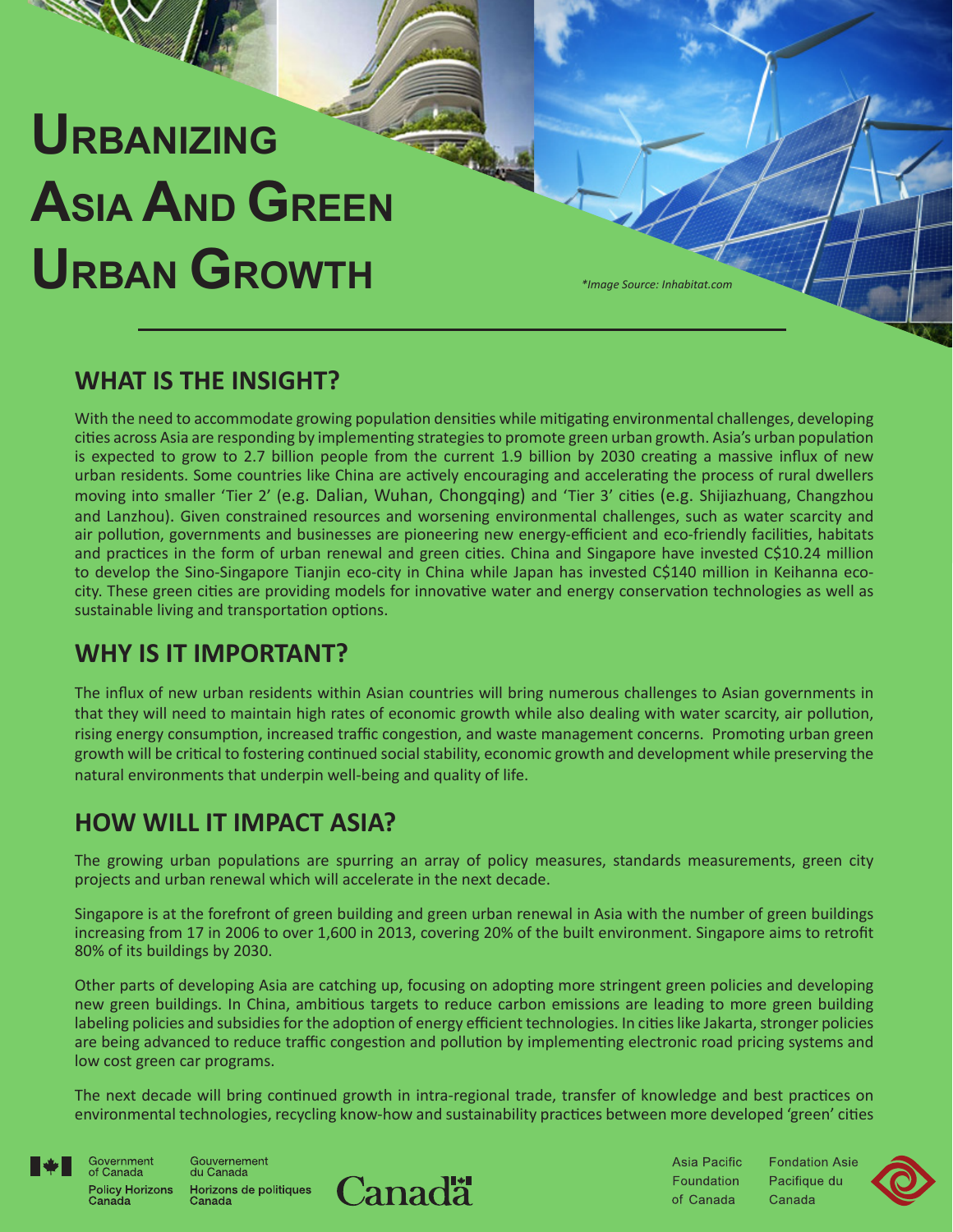and those emerging in developing Asia. Building codes such as the LEED (US), BCA Green Mark (Singapore) and Three-Star (China) help to reduce energy consumption and integrate renewable wind and solar energy production on site to provide local sources of energy. These codes are moving in the direction of becoming a standard practice for new buildings. For example, under the BCA Green Mark scheme, constructing energy efficient buildings can lead to up to 30% savings in energy consumption though it only costs five percent more. Retrofitting commercial buildings can yield average savings of nearly 20% in energy consumption. However, even though more developers in China are applying for green building labels, many overlook the value of investing in better quality materials, such as insulation and sealed windows, in favour of immediate cost-savings.

New planned cities, such as the Sino-Singapore Tianjin eco-city, Jieyang metal eco-city, and the Pluit City in Jakarta, Indonesia, are green cities being built from scratch on previously unused or reclaimed areas. These cities will have buildings with greater energy efficiency than conventional buildings and a low to zero carbon footprint, thus potentially having a substantial impact on energy conservation.

Yet given the fact that many of the 'green city' projects are still happening on a relatively small scale in Asia, policymakers also need to focus on urban renewal through the retrofitting of existing megacities and buildings, such as Chongqing or Shenyang in China. New planned city projects are appealing because they incorporate sustainable planning policies and take advantage of the latest energy and water-saving technologies. However, retrofitting is an important alternative in the face of constraints to 'start from scratch' in an already heavily urbanized region. Projects such as the Yokohama Smart City Project and the Toyota City Low-Carbon Verification Project are urban renewal projects that seek to assess existing populated urban areas and optimize their energy efficiency. Transforming existing cities into green cities has the potential to reduce consumption of energy on a larger scale than the currently planned new green city projects.

The green building market shows signs of growth, but it remains to be seen whether several enabling factors will allow for large-scale, transformational change. These factors include political will on the part of Asian governments (including the ability to battle corruption in granting large construction contracts), access to affordable and effective technologies to meet infrastructure needs, proper incentive structures for new ventures, and a broader and deeper level of public knowledge and engagement.

#### **HOW WILL IT IMPACT CANADA?**

The growth of green cities and buildings in Asia offers Canada the opportunity to participate in development projects in that region. Currently three Ontario-based architecture firms are involved in the design of the Shobuj Pata Eco Community Development in Dhaka, Bangladesh, a residential project planned for 10,000 inhabitants. The business opportunities are not limited to cooperation in new international building projects. There is also a window of opportunity in retrofitting the existing building stock in Asia as local businesses prefer focusing on new projects.

### **REFERENCES**

Building and Construction Authority. *Snippets of 3rd Green Building Masterplan: Featuring the Business Case for Green Buildings*. International Green Building Conference 2013. Sept. 2013. [http://www.bca.gov.sg/GreenMark/](http://www.bca.gov.sg/GreenMark/others/BGreen_4_2013.pdf) [others/BGreen\\_4\\_2013.pdf](http://www.bca.gov.sg/GreenMark/others/BGreen_4_2013.pdf)

Korea Herald. "Green Growth: Korea`s New Strategy." 30 Oct. 2013. [http://www.koreaherald.com/common\\_prog/](http://www.koreaherald.com/common_prog/newsprint.php?ud=20090319000080&dt=2) [newsprint.php?ud=20090319000080&dt=2](http://www.koreaherald.com/common_prog/newsprint.php?ud=20090319000080&dt=2)

New Strait Times."Low carbon cities -- the way forward for green." 25 Dec. 2011. [http://www.nst.com.my/nation/](http://www.nst.com.my/nation/extras/low-carbon-cities-the-way-forward-for-green-technology-1.23852) [extras/low-carbon-cities-the-way-forward-for-green-technology-1.23852](http://www.nst.com.my/nation/extras/low-carbon-cities-the-way-forward-for-green-technology-1.23852)

Tianjin: A model Eco-city in the Eastern World. *Danish Architecture Centre*. 26 Nov. 2012.[http://www.dac.dk/en/](http://www.dac.dk/en/dac-cities/sustainable-cities/all-cases/master-plan/tianjin-a-model-eco-city-in-the-eastern-world/) [dac-cities/sustainable-cities/all-cases/master-plan/tianjin-a-model-eco-city-in-the-eastern-world/](http://www.dac.dk/en/dac-cities/sustainable-cities/all-cases/master-plan/tianjin-a-model-eco-city-in-the-eastern-world/)

United Nations. Dept. of Economic and Social Affairs. *World Urbanization Prospects: The 2011 Revision*. UN, 2012. [http://esa.un.org/unup/pdf/WUP2011\\_Highlights.pdf](http://esa.un.org/unup/pdf/WUP2011_Highlights.pdf)